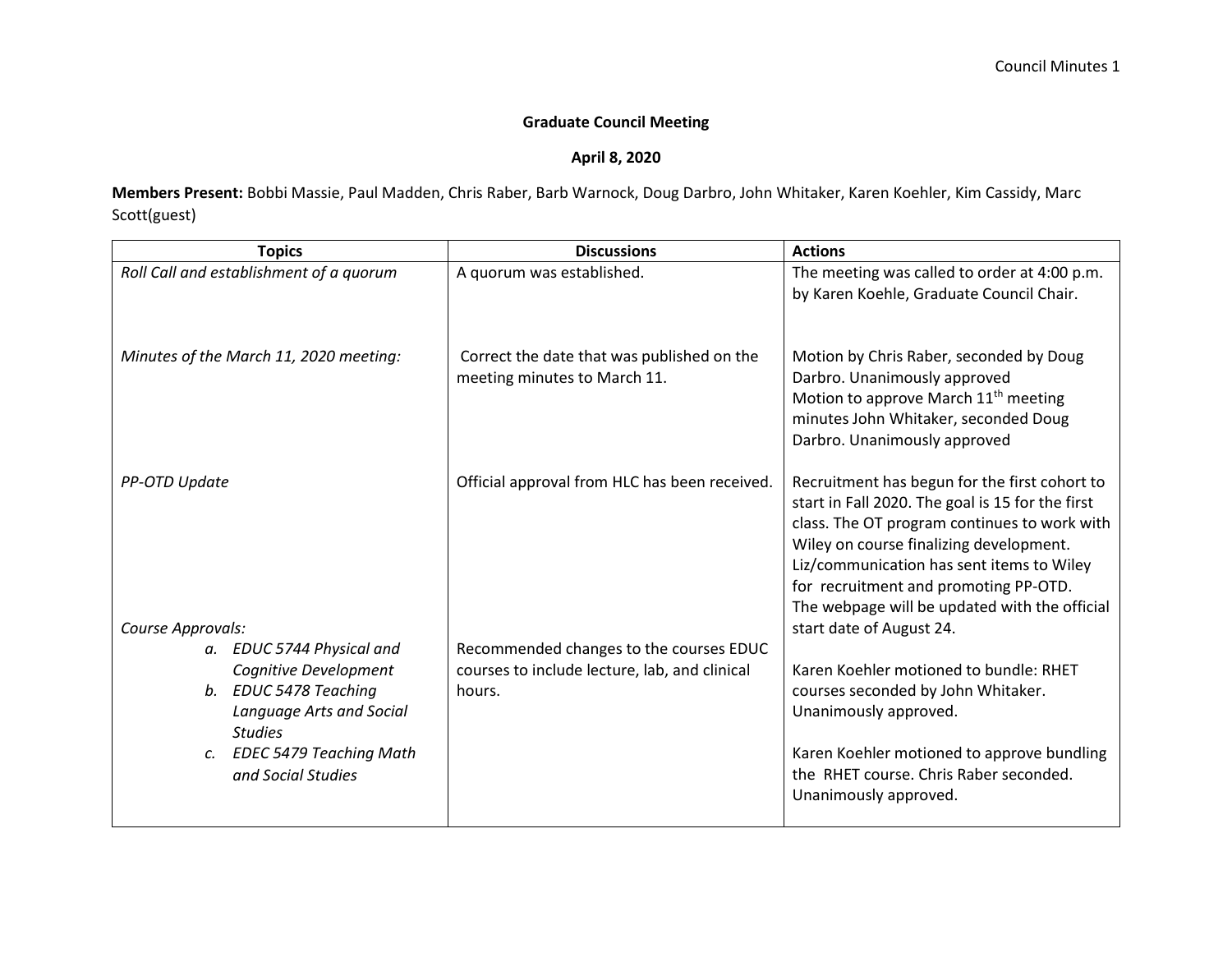| d. RHET 6800 Research<br>Methods in Composition and<br>Rhetoric<br>e. RHET 6900 Master's<br>Thesis/Capstone<br><b>MATH5000 Foundations of</b><br><b>Graduate Mathematics</b> | The Math5000 course went through 5- Day<br>open hearing with no comment.                                                                                                                                                                                                                                                          | Karen Koehler motioned to approve EDUC<br>courses conditionally with recommendations.<br>Doug Darbro second<br>Unanimously approved.<br>MATH5000 has approved by GC in curriculog<br>and send to the next level for approval. |
|------------------------------------------------------------------------------------------------------------------------------------------------------------------------------|-----------------------------------------------------------------------------------------------------------------------------------------------------------------------------------------------------------------------------------------------------------------------------------------------------------------------------------|-------------------------------------------------------------------------------------------------------------------------------------------------------------------------------------------------------------------------------|
| <b>Graduate Manual Updates:</b>                                                                                                                                              | The graduate program manual committee<br>continues to make changes to the current<br>graduate manual.<br>Online promotional items, tuition, and<br>program start dates.                                                                                                                                                           | GC program manual committee will meet on<br>April 22 @ 4:00.<br>Bobbi Massie will send out the updated<br>graduate manual to GC members for their<br>comments before the next meeting.                                        |
| Additional items:                                                                                                                                                            | Graduate transfer course credit form                                                                                                                                                                                                                                                                                              | Dr. Madden suggested that each program<br>look at the e-campus webpage to confirm the<br>information being shared is correct.                                                                                                 |
|                                                                                                                                                                              | Karen Koehler shared:<br>Hard of Hearing and Hearing Impaired<br>certification program has been approved by<br>HLC.<br>Orientation & Mobility is at 10 open hearing<br>at the state level.<br>New faculty member has been hired in The<br>School of Education to teach in hearing<br>impaired program.<br>TVI grant was extended. | Bobbi Massie with contact the registrar<br>regarding form and process for graduate<br>transfer credits.                                                                                                                       |